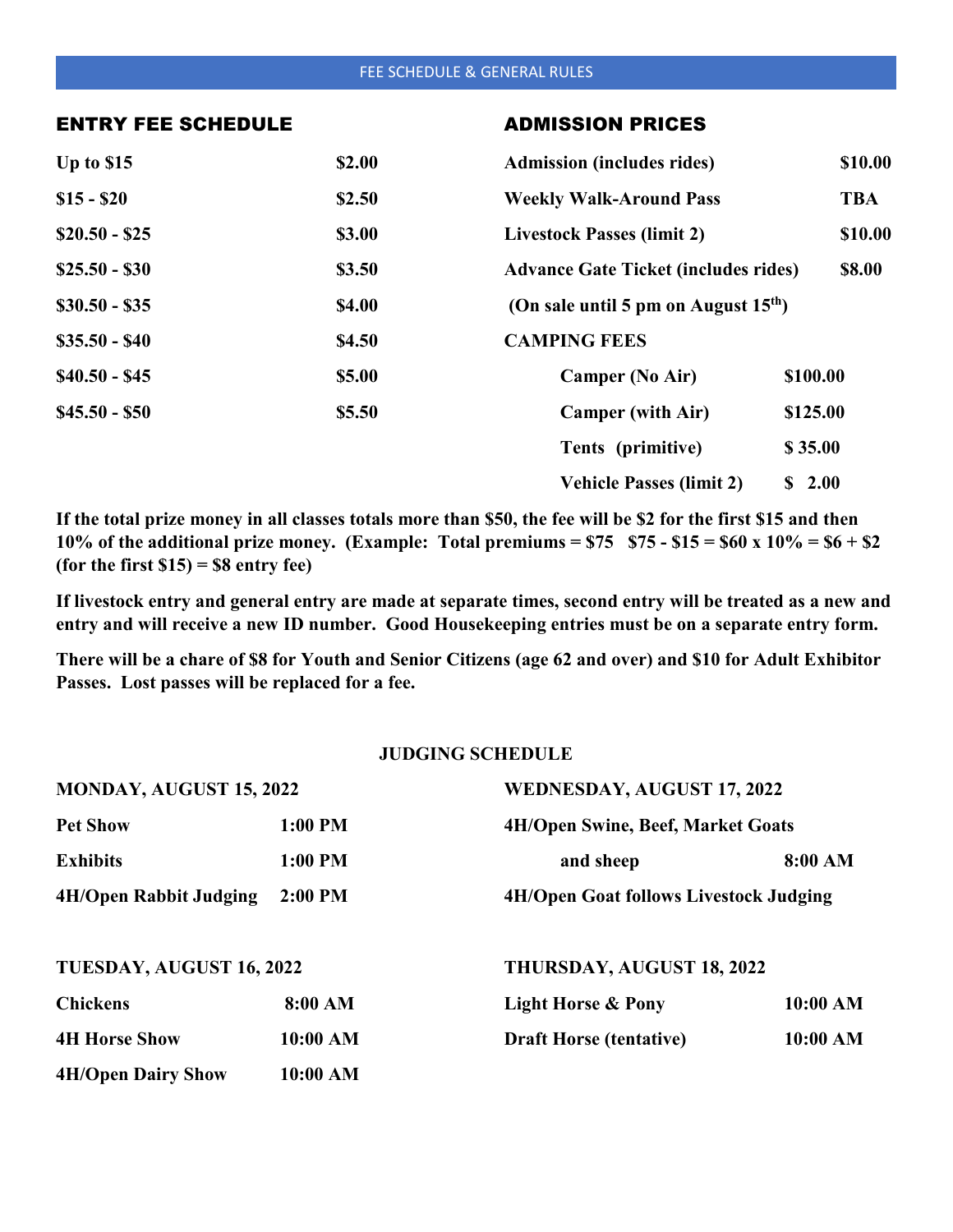- 1. All exhibitors agree to be bound by the rules and regulations of the McKean County Fair Association, Inc.
- 2. The Fair management reserves the right to amend or add to these rules and regulations as its judgment may determine.
- 3. Reasonable care will be taken to protect all exhibits on display from all injury and damage, but the Fair is not, in any way, to be held responsible for accidents, loss or damage by water, fire, theft or otherwise; whatever may be the cause or extent of the damage to any personal property of any individual, group or organization caused by any persons, whether known or unknown. Damages will be the sole responsibility of that individual or individuals causing said damage, with the McKean County Fair being held blameless for said actions. The Fair Association will not be responsible for typographical errors.
- 4. Premiums, as listed, may be given for meritorious exhibits. In cases where there is no competition, judges may give an award such as they deem the exhibit is worthy to receive. Same rule applies where there are fewer entries in any class than the number of premiums offered. The judges may, at their discretion, award a ribbon or rosette.

The Fair reserves the right to determine how many entries they will accept from an exhibitor in the same class, in the case of livestock, the same breed, and poultry, the same species.

# **THE DECISION OF THE JUDGES SHALL BE FINAL IN ALL CASES.**

5. It shall be the responsibility of the exhibitor to make known the proper name of the article or breed of livestock he or she is entering. Any item entered improperly will be disqualified to receive a prize, but the judges will make the correct name on the entry tag for the benefit of the owner so the

mistake in entered need not be made a second time.

- 6. Superintendents of departments reserve the right of refusing to accept any entry. Furthermore, the superintendents reserve the rights to bar from competition animals, vegetables, flowers, poultry, products and manufactured articles of decidedly inferior quality and those not possessing sufficient merit to warrant recognition.
- 7. The Fair Management may, at any time, order the removal of any exhibit or part of an exhibit in bad condition and any article unfit to show may be excluded. Food products cannot be polluted with any substance or chemical that causes them to become poisonous and unfit to be used as food. No exhibit may be removed as any time before the close of the fair except by consent of the management and/or superintendent. Unless otherwise specifically authorized in writing by the management or superintendent, all exhibits shall be required to remain on the fairgrounds until 9:00 PM Saturday, being the last day of the Fair. Failure to comply with this rule will result in forfeiture of any prize money won by the exhibitor for exhibits removed.

## **(PA Department of Agriculture rules) Pen must be cleaned of all manure and bedding within one (1) week of the close of the Fair or forfeiture of all premiums.**

8. During the judging, buildings, except livestock arenas, are to be closed to everyone except fair officials and judges, Pennsylvania Fair Fund officials, and necessary attendants. No exhibitor or his agent shall communicate with the judge during the time of determining the awards except to answer questions proposed by the judges. Any exhibitor interfering with the judges while making awards shall forfeit any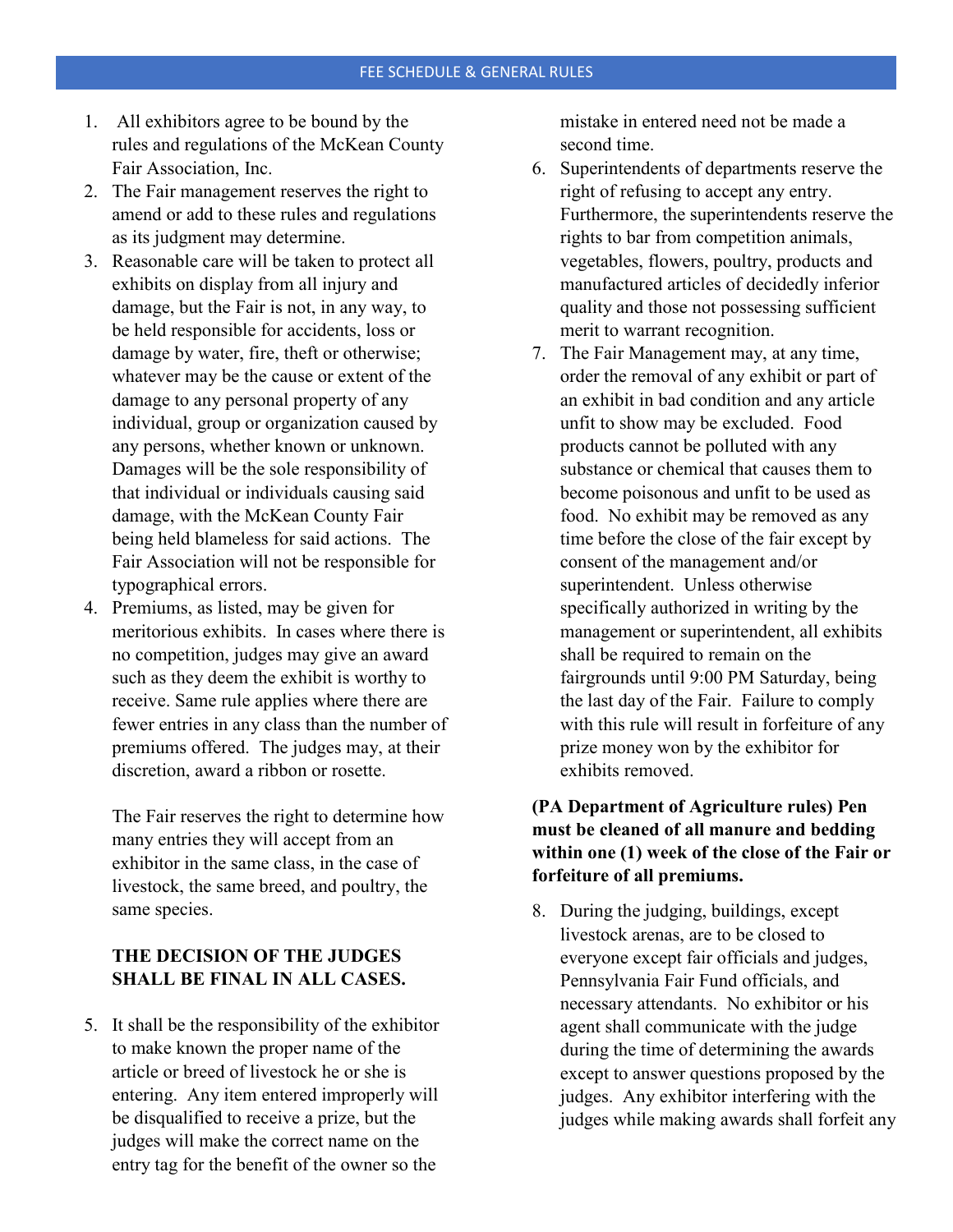premium to which he would otherwise by entitled.

- 9. The McKean County Fair Association, Inc. **WILL NOT** furnish any type of bedding for any animals.
- 10. All livestock offered for premiums must have been the property of the exhibitor thirty (30) days or longer.
- 11. Should any animal awarded a prize be disqualified, the animals gaining the lower prizes shall move into the next higher positions, if, in the opinion of the judges, the animals are worthy of such prizes.
- 12. Grand and Reserve Ribbons will be awarded in Livestock classes.
- 13. Overfitting of the cattle will be discriminated against. Any artificial means used to change the form or shape of an animal will disqualify it from competition.
- 14. When on exhibition in the ring, each animal must be under halter and under control of owner or employee. The Fair will have standby attendants available during the Youth judging and showing, men designated if there is trouble with the animals. **PLEASE NOTE: Absolutely no dogs are permitted in the barn area or on the midway. Dogs are permitted in campgrounds, must be on a leash, and under control at all times. Dogs are permitted on the grounds if they are participating in fair sanctioned activities such as but not limited to Monday's pet show. All dogs must have proof of current rabies vaccinations, which must be presented to fair officials upon request. Guide dogs and other service dogs are permitted on grounds in accordance with laws pertaining to service animals.**
- 15. Joint ownership considered to be as one owner in accordance with registration papers.
- 16. All Judge's Books shall remain with the Clerk when not in actual use by the Judges. Judges will call at the Clerk's Office at the hours appointed in the program of judging

and receive their books, complete their work as soon as possible and return the books to the Clerk's Office.

- 17. The book of entries will open Monday, June 21 and close, Friday, July 30 at 5 pm. Livestock entries will open and close the same dates or when pens are filled whichever is the soonest.
- 18. Please make entries early to avoid the confusion and crowds on the closing days of entry. Entries will be accepted at the Fair Office until the close of the books.
- 19. In the event of stormy weather or other cause whereby the receipts of the association are insufficient to meet the expenses and premiums, the right is reserved to discount the premiums prorate.
- 20. All exhibitors are to pay for temporary living quarters facilities.
- 21. Daily and weekly rates are available for temporary living quarters.
- 22. Family Day Premiums will be paid only on the day of the event.
- 23. All Horses and Ponies must be stabled from 11:00 PM to 5:00 AM.

## **GUIDELINES FOR CARE OF ANIMALS**

- 24. It is the responsibility of each exhibitor to care for animals in a manner that is responsible and ethical. Following are some guidelines for the treatment of animals at the show.
	- a. **Restraining Animals**
		- i. Animals should be tied or penned in a manner that will not hurt the animal or restrict its breathing in any way.
		- ii. Animals should be tied so all four feet are firmly on the ground and they have enough room to stand comfortably and lie down.